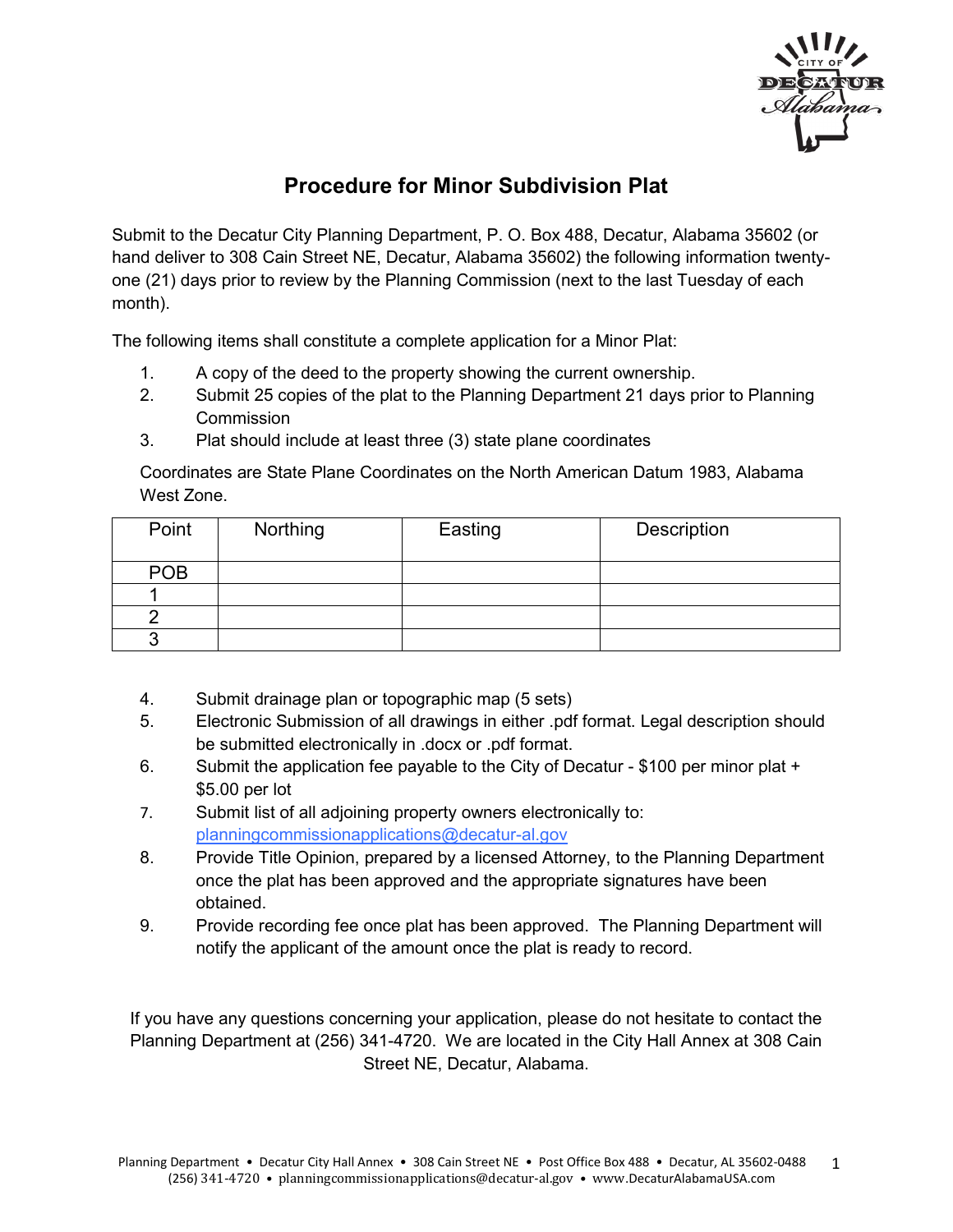

# **APPLICATION FOR MINOR SUBDIVISION**

Gentlemen,

I hereby petition the City of Decatur to pass Minor Subdivision approval of the following proposed subdivision.

Signature of Applicant: \_\_\_\_\_\_\_\_\_\_\_\_\_\_\_\_\_\_\_\_\_\_\_\_\_\_\_\_\_\_\_\_\_\_\_\_\_\_\_\_\_\_\_\_\_\_\_\_\_\_\_\_\_\_\_\_\_\_\_

Name of Subdivision: \_\_\_\_\_\_\_\_\_\_\_\_\_\_\_\_\_\_\_\_\_\_\_\_\_\_\_\_\_\_\_\_\_\_\_\_\_\_\_\_\_\_\_\_\_\_\_\_\_\_\_\_\_\_\_\_\_\_\_\_

 $\overline{\phantom{a}}$  , and the contribution of the contribution of the contribution of the contribution of the contribution of the contribution of the contribution of the contribution of the contribution of the contribution of the

## **Description of Property:**

\_\_\_\_\_\_\_\_\_\_\_\_\_\_\_\_\_\_\_\_\_\_\_\_\_\_

Names and addresses of all adjoining property owners: (Cost of adjoining property owner notification = current cost of postage by "Certified Letter, Return Receipt Requested." multiplied by the number of adjoining property owners)*.*

| Metes and Bounds: ________________________   |                                                 |  |
|----------------------------------------------|-------------------------------------------------|--|
| Drawings Attached: _________________________ |                                                 |  |
| Zoning:                                      |                                                 |  |
|                                              |                                                 |  |
|                                              | If rezoning is required, give status of change. |  |
|                                              |                                                 |  |
| <b>Supporting Data:</b>                      |                                                 |  |
|                                              |                                                 |  |
|                                              |                                                 |  |
|                                              |                                                 |  |